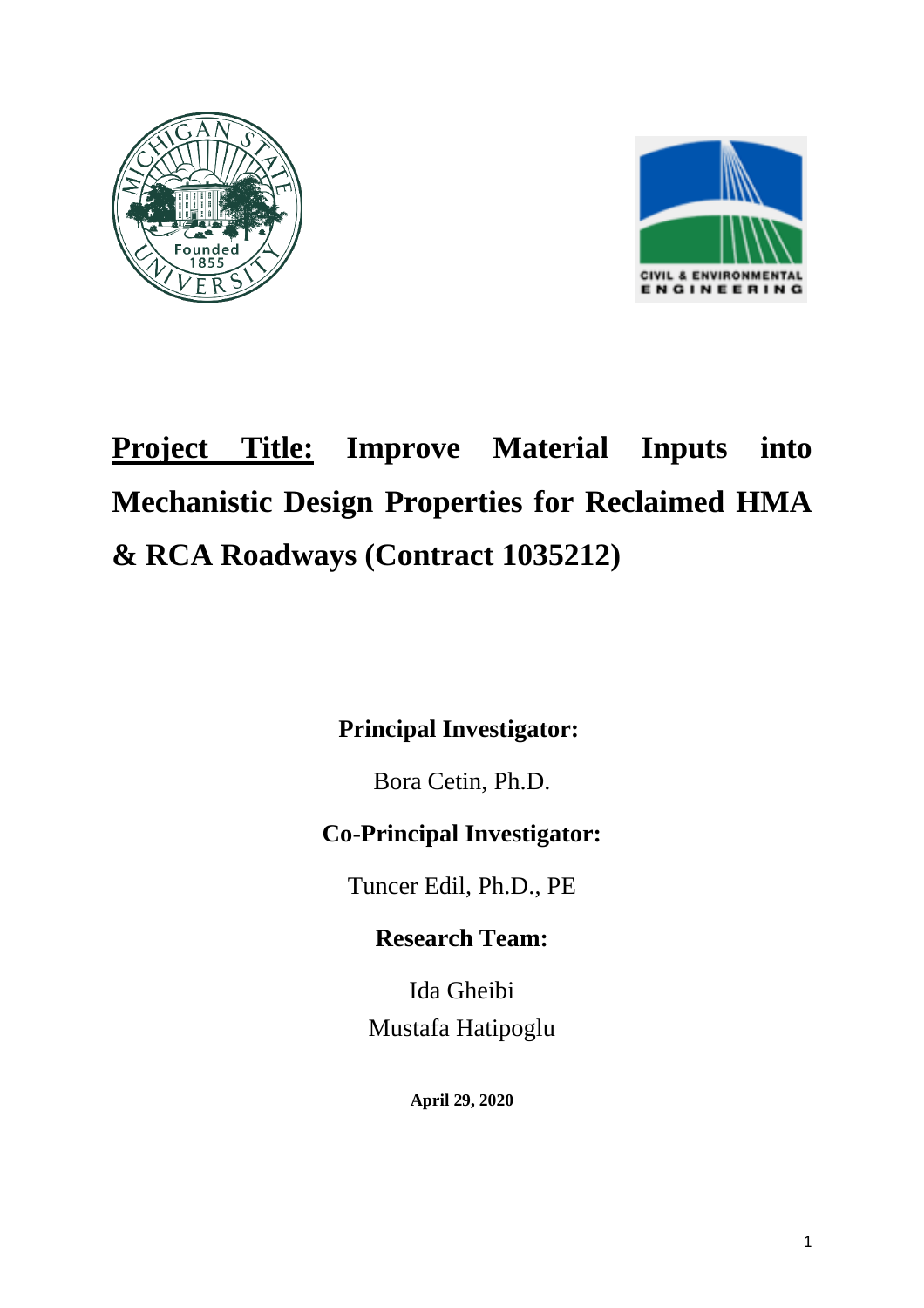#### **Summary Report for Q1 for 2020**

Use of recycled materials promotes sustainability in roadway construction by reducing consumption of energy and emission of greenhouse gases associated with mining and production of natural aggregates (Lee et al. 2011, Lee et al. 2013). Recycled materials often manifest mechanical behavior that is distinct from that of natural aggregate due to the composition and the nature of particulate characteristics. The most widely used recycled materials in roadway construction are recycled asphalt pavement (RAP) and recycled concrete aggregate (RCA) (Edil et al. 2012). The performance of a pavement system mostly depends on stiffness of the pavement structure under specified traffic loads and environmental conditions. RAP and RCA have comparable stiffness to natural aggregates that are currently used in roadway base course applications (FHWA, 2008; Guthrie et al., 2007). Hence, their use should be evaluated based upon their relative cost and stiffness properties.

In order to determine the mechanical behavior of the base and subbase layers in highway applications constructed with the recycled materials such as RAP and RCA a database was established. For this purpose, approximately 30 different reports/journal articles/conference proceedings were examined. The RCA and RAP materials for the available data was captured from the states of Minnesota, Colorado, Michigan, California, Texas, Ohio, New Jersey, Wisconsin, Illinois, Montana, Virginia, Florida, Tennessee, Maryland, New Mexico, Washington, Utah and Rhode Island. The laboratory data of more than 40 different recycled samples were collected in terms of mechanical properties. Most of the samples used in the studies were 100% recycled materials. However, there were also some recycled aggregate materials that were blended with natural aggregates at different mixture ratios.

The first material characteristics for the database were selected as the index properties which mainly consist of the gradation and Atterberg limit properties of the samples. For the gradation characteristics, gravel, sand, silt and clay contents, grain size distribution curve, effective diameter sizes  $(D_{60}, D_{30}$  and  $D_{10}$ ), and coefficient of uniformity ( $C_u$ ) and coefficient of curvature ( $C_c$ ) were selected. Even though most of the materials used in these studies were course grained, some of them showed some plasticity. With the factors mentioned above the classification of the materials could easily be determined. Approximately 190 different materials including blends were used in the gradation database.

Furthermore, the database for the mechanical properties of the materials used in these studies were established with the compaction characteristics, hydraulic conductivity test, California bearing ratio test, shear strength and the resilient modulus tests results.

Resilient modulus  $(M_r)$  plays an important role in pavement design so most of the studies reported  $M_r$ as a stiffness characteristic. Models used for calculating  $M_r$  and the summary resilient moduli ( $SM_R$ ) were reported at a bulk stress of 208 kPa for base materials will be reported. There are a couple of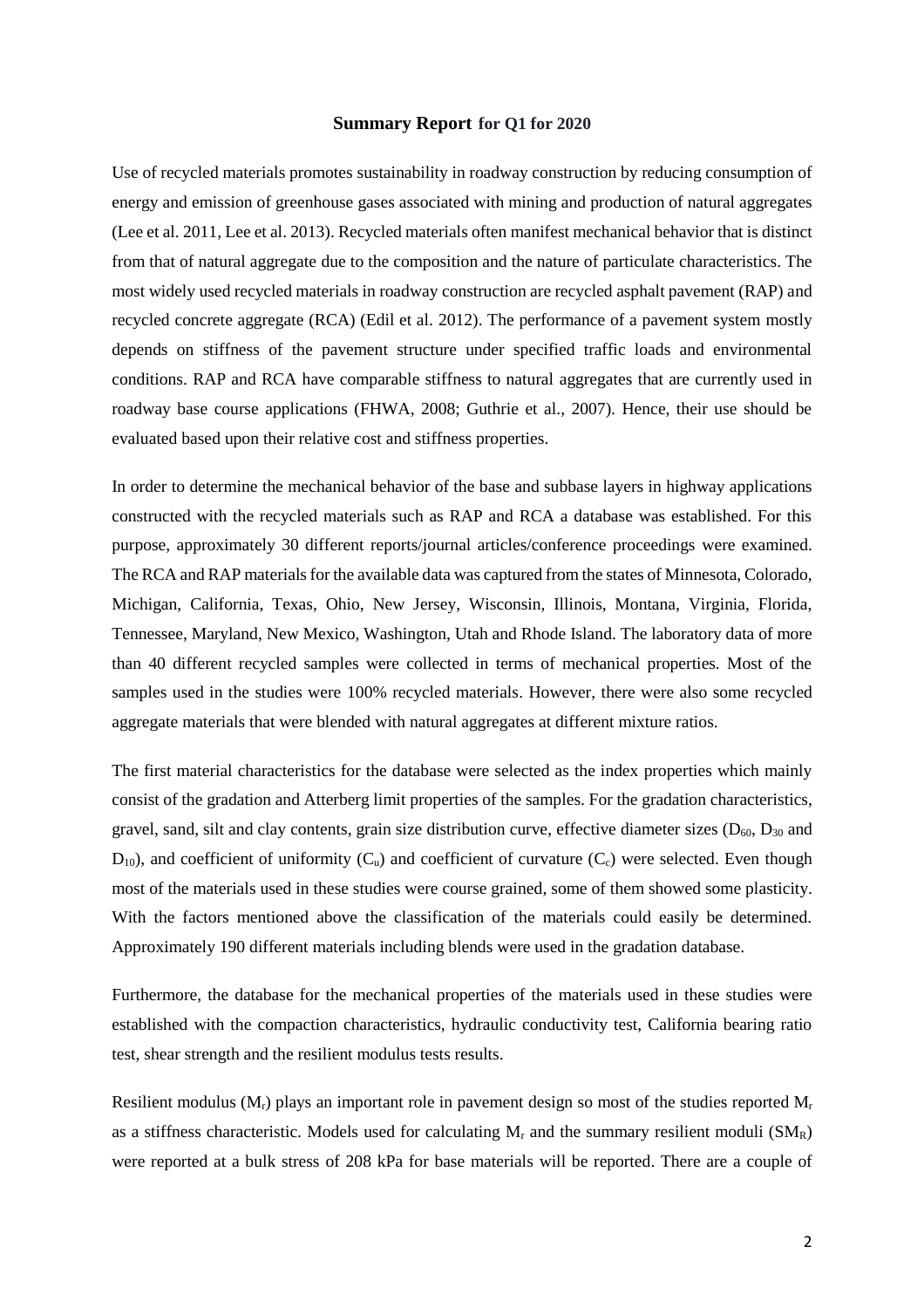papers emphasizing on permanent deformation rather than the  $M_r$  for the pavement design. More than 400 Mr data were collected from the studies investigating stiffness of RAP, RCA or blends at different conditions. These conditions include different temperatures, freeze-thaw cycles or moisture contents.

Compaction characteristics include optimum moisture content and maximum dry density of RAP, RCA or blends. All compaction characteristics are collected and will be reported.

Hydraulic conductivity is another important characteristic of base and subbase materials. 61 hydraulic conductivity data were collected so far. Overall results showed that hydraulic conductivity generally tends to increase with higher RAP percent.

Shear stress results consist of cohesion coefficient (c) and angle of friction  $(\phi)$ , These data were collected for almost 60 different materials. Overall results showed that shear stresses of materials decreased with an increase in RAP percent.

Unconfined compression strength (UCS) tests were not conducted on RAP or RCA alone frequently since they are unbound granular materials with relatively low fines content (<15%). California Bearing Ratio (CBR) data were collected for approximately 30 materials (both soaked and unsoaked).

The summary of the database is presented in Table 1. The values in Table 1 show the number of test results for the corresponding tests for each study. In addition, void ratio, density, mineralogy and angularity of these materials could be influential. Therefore, these data were also collected when they were available.

At the moment the Task 2 (Data collection) is almost completed. For the next step, the draft Task 2 report will be submitted to TAP for review.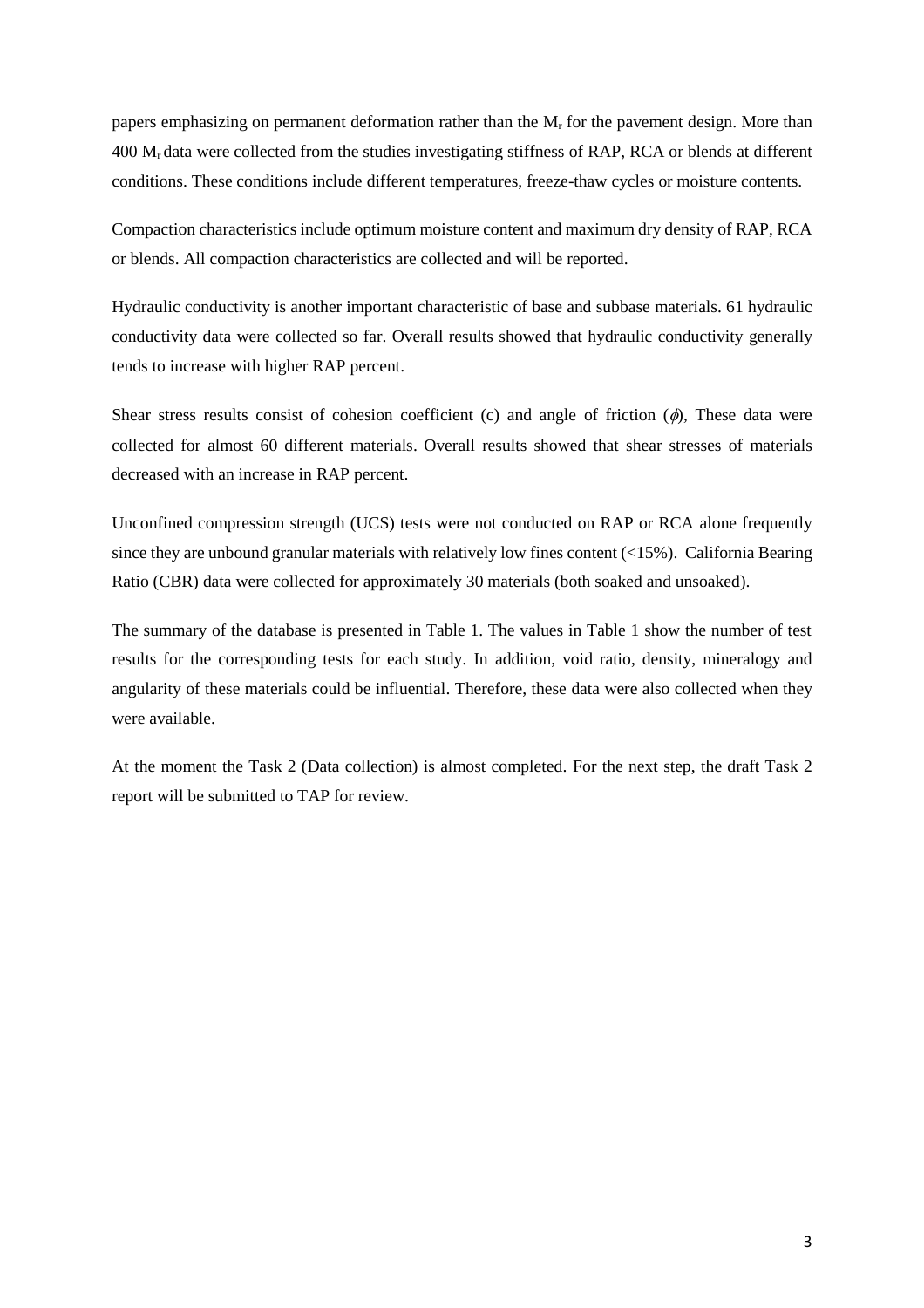| #               | Loc        | Type of material  | <b>Grain Size</b><br>Distribution | Atterberg<br>Limits | Compaction              |                    | Hydraulic<br>Conductivity |                  |              | Shear Strength |          | Resilient      | R     | CBR          |                         |
|-----------------|------------|-------------------|-----------------------------------|---------------------|-------------------------|--------------------|---------------------------|------------------|--------------|----------------|----------|----------------|-------|--------------|-------------------------|
|                 |            |                   |                                   |                     | Standard<br>Energy      | Modified<br>Energy | Falling<br>Head           | Constant<br>Head | Flex<br>Wall | Shear<br>Box   | Triaxial | Modulus        | Value | Unsoaked     | Soaked                  |
| $\mathbf{1}$    |            | Aggregate class 5 | $\mathbf{1}$                      |                     | $\mathbf{1}$            |                    | $\mathbf{1}$              |                  |              |                |          | 26             |       |              |                         |
|                 | MN, MI,    | Blend (50%RCA     | $\mathbf{1}$                      |                     | $\mathbf{1}$            |                    | $\mathbf{1}$              |                  |              |                |          | $\overline{2}$ |       |              |                         |
|                 | CO, CA,    | 50% class5)       |                                   |                     |                         |                    |                           |                  |              |                |          |                |       |              |                         |
|                 | TX, OH,    | <b>RAP</b>        | $\overline{7}$                    |                     | $\overline{7}$          |                    | $\overline{7}$            |                  |              |                |          | 96             |       |              |                         |
|                 | NJ, WI     | <b>RCA</b>        | $\overline{7}$                    |                     | $\overline{7}$          |                    | $\overline{7}$            |                  |              |                |          | 96             |       |              |                         |
|                 |            | <b>RPM</b>        | $\sqrt{2}$                        |                     | $\mathbf 2$             |                    | $\overline{2}$            |                  |              |                |          | $\overline{4}$ |       |              |                         |
| $\overline{2}$  | IL         | 60%RCA+40%RAP     | $\mathbf{1}$                      |                     |                         |                    |                           |                  |              |                | 6        | 6              |       |              |                         |
|                 |            | 100% RAP          | $\,1\,$                           |                     | $\mathbf{1}$            |                    |                           |                  |              |                |          | 6              |       | $\mathbf{1}$ |                         |
| $\mathbf{3}$    | ${\rm CO}$ | <b>RAP</b>        | 11                                | 11                  | 11                      |                    | 11                        |                  |              |                |          | 45             | 11    |              |                         |
| $\overline{4}$  | MT         | RAP CBC#1         | $\mathsf 3$                       |                     | $\overline{3}$          |                    | 3                         |                  |              |                |          |                |       |              |                         |
|                 |            | RAP CBC#2         | $\overline{3}$                    |                     | $\overline{3}$          |                    | $\overline{3}$            |                  |              |                |          |                |       |              |                         |
|                 |            | RAP CBC#3         | $\overline{\mathbf{3}}$           |                     | $\overline{\mathbf{3}}$ |                    | $\overline{3}$            |                  |              | 24             |          |                | 48    |              |                         |
|                 |            | RAP pitrun        | $\overline{\mathbf{3}}$           |                     | $\overline{3}$          |                    | $\overline{3}$            |                  |              | 24             |          |                | 48    |              |                         |
| 5               | VA         | <b>RAP</b>        | 4                                 | 5                   |                         |                    |                           |                  |              |                |          | 21             |       | 16           |                         |
| 6               | FL         | <b>RAP</b>        | 3                                 |                     | 3                       |                    |                           |                  |              |                | 3        |                |       |              |                         |
| $\overline{7}$  | <b>NJ</b>  | <b>DGABC</b>      |                                   |                     |                         |                    |                           |                  |              |                |          |                |       |              |                         |
|                 |            | <b>RAP</b>        |                                   |                     |                         |                    |                           |                  |              | $\overline{3}$ |          | 18             |       |              |                         |
|                 |            | <b>RCA</b>        |                                   |                     |                         |                    |                           |                  |              |                |          |                |       |              |                         |
| 8               | Mn         | <b>RAP</b>        | $\overline{4}$                    |                     | $\overline{4}$          |                    |                           |                  |              |                |          | 16             |       |              |                         |
| 9               | <b>TN</b>  | <b>RAP</b>        | $\mathbf 1$                       |                     | $\overline{3}$          |                    |                           |                  |              |                |          | 9              |       |              |                         |
| $10\,$          | <b>MD</b>  | <b>RAP</b>        | $\overline{7}$                    |                     | $\overline{7}$          |                    | $\overline{7}$            |                  |              |                |          |                |       |              |                         |
| 11              | VA         | <b>RAP</b>        | 4                                 | $\overline{4}$      | $\overline{4}$          |                    |                           |                  |              |                |          | $PD=11$        |       |              |                         |
| 12              | Mn         |                   | $\mathbf{1}$                      |                     | $\mathbf{1}$            |                    |                           |                  |              |                |          | $\overline{2}$ |       |              |                         |
|                 |            | <b>RAP</b>        |                                   |                     |                         |                    |                           |                  |              |                |          |                |       |              |                         |
|                 |            | <b>RCA</b>        | $\mathbf 2$                       |                     | $\overline{2}$          |                    |                           |                  |              |                |          | $\overline{4}$ |       |              |                         |
| 13              | <b>NM</b>  | <b>RAP</b>        | $\overline{\mathbf{3}}$           |                     | $\mathbf 1$             |                    |                           |                  |              |                |          | 16             |       |              |                         |
| 14              | MN         | <b>RAP</b>        |                                   |                     | 3                       |                    |                           |                  |              |                |          | 9              |       |              |                         |
| 15              | FL.        | <b>RAP</b>        |                                   |                     |                         |                    |                           |                  |              |                |          | $PD=3$         |       |              | $\overline{\mathbf{3}}$ |
| 16              | FL         | <b>RAP</b>        |                                   |                     |                         | 8                  |                           |                  |              |                |          |                |       | 8            |                         |
| $\overline{17}$ | <b>WA</b>  | <b>RAP</b>        |                                   |                     |                         | $\overline{5}$     |                           | 5                |              |                |          | 20             |       |              |                         |
| 18              | <b>TX</b>  | <b>RAP</b>        | $\mathbf{1}$                      |                     | $\mathbf{1}$            |                    |                           |                  |              |                |          | $\overline{5}$ |       |              |                         |

#### **Table 1 (The values inside the cells are number of data for each reference)**